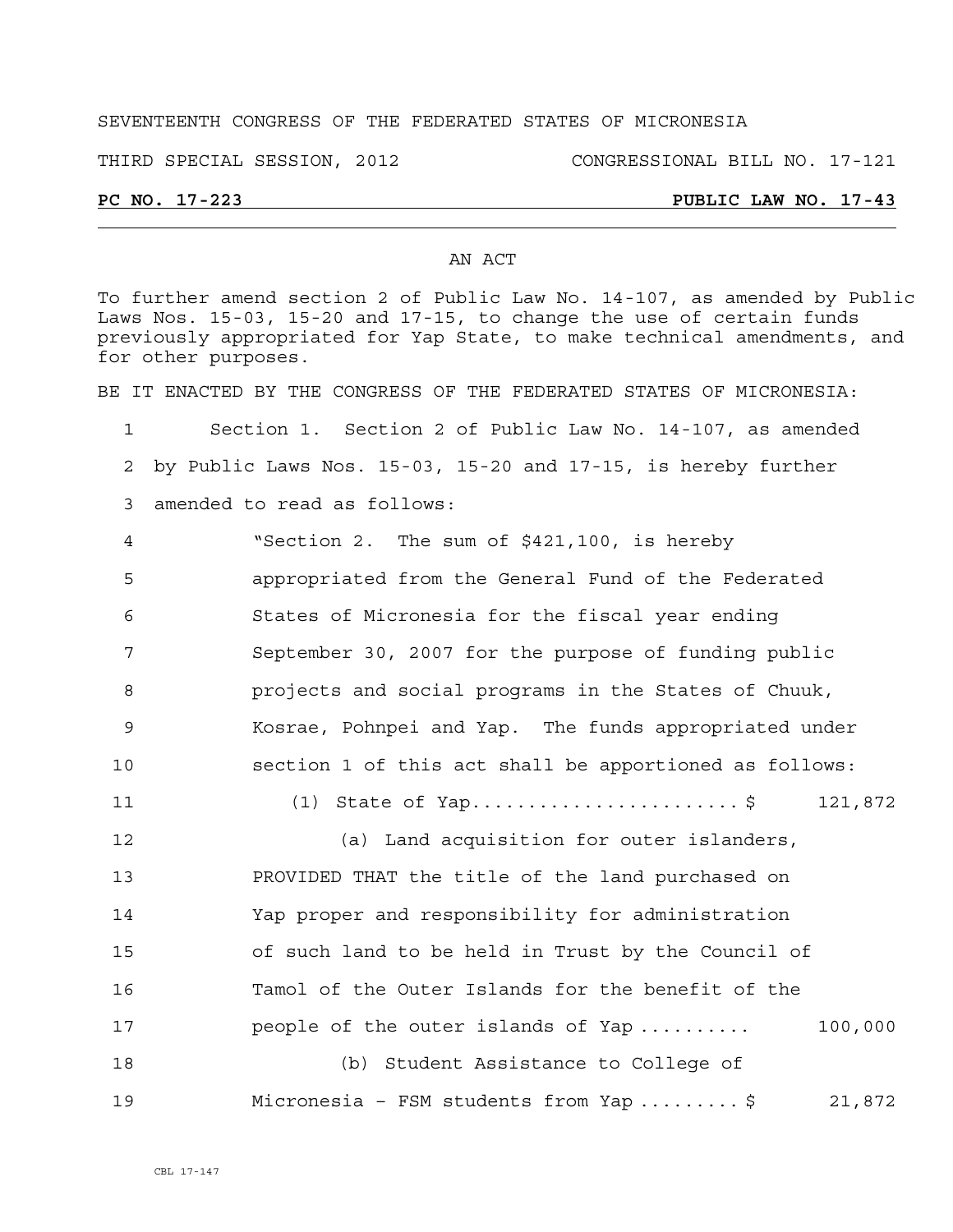# **PC NO. 17-223 PUBLIC LAW NO. 17-43**

| $\mathbf 1$ | (2) State of Chuuk                                        | 11,004  |
|-------------|-----------------------------------------------------------|---------|
| 2           | (a) Chuuk At-Large                                        |         |
| 3           | (i) Construction materials for                            |         |
| 4           | School building in Weno                                   | 3,300   |
| 5           | (b) Election District No. 5                               |         |
| 6           | (i) Pharmaceuticals, Referral and                         |         |
| 7           | Repatriation of Remains                                   | 7,704   |
| 8           |                                                           | 57,186  |
| 9           | (a) POL & Utilities for the                               |         |
| 10          | Office of the Governor                                    | 57,186  |
| 11          |                                                           |         |
| 12          | (a) Election District No. 1                               |         |
| 13          | $(i)$ ED1 operation                                       | 10,000  |
| 14          | (ii) Likie Road Paving                                    | 100,000 |
| 15          | (iii) Students' financial assistance 38,142               |         |
| 16          | (b) Election District No. 2                               |         |
| 17          | (i) Watery Delivery (ED2)                                 | 8,001   |
| 18          | (ii) Secondary Road Improvement                           |         |
| 19          |                                                           | 6,084   |
| 20          | (c) Election District No. 3                               |         |
| 21          | (i) ED3 Students & Public                                 |         |
| 22          | Transportation services                                   | 68,811" |
| 23          |                                                           |         |
| 24          |                                                           |         |
| 25          | Section 2. This act shall become law upon approval by the |         |